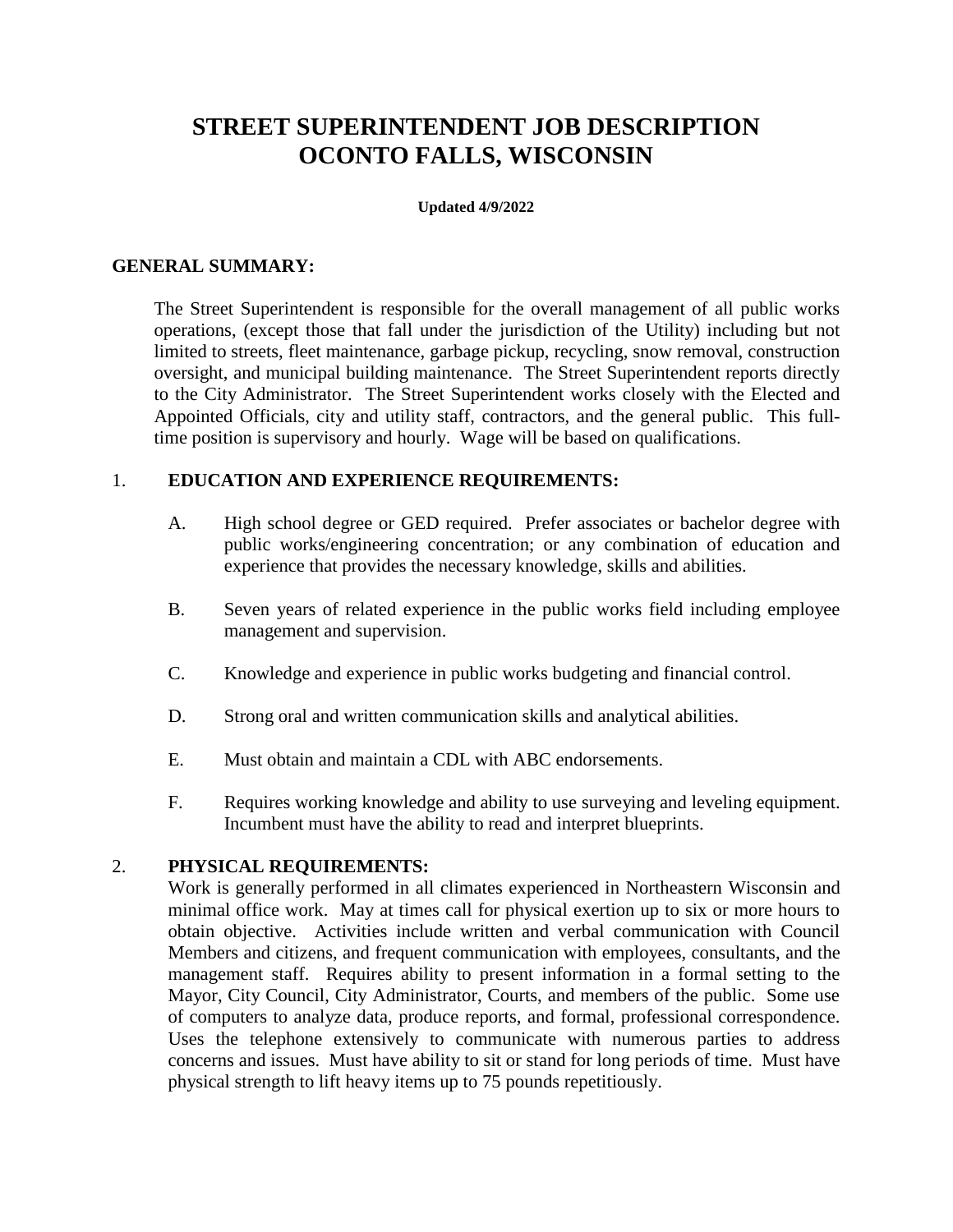# 3. **DUTIES, POWERS AND RESPONSIBILITIES:**

- A. The duties and responsibilities of the Street Superintendent include directing the effective and efficient performance of the Street Department employees and coordinating and expediting all City services, functions and programs.
- B. Directing such studies as are necessary to determine the most economical and efficient operation of public works programs when deemed necessary.
- C. In addition to management duties performed by Superintendent, incumbent will also strive to spend a majority of each day working with the street department employees maintaining City streets, sidewalks and public property.
- D. The Street Superintendent shall be responsible for all day-to-day operations and services provided by the street department, including supervision of all street department employees in the monitoring and enforcement of all City Ordinances, Resolutions, State Statutes, Federal laws, administrative rules, and Council directives. This includes, but not limited to, filing Federal, State, or County reports as required to maintain or increase revenue sources.
- E. The Street Superintendent shall establish and implement administrative procedures to increase the effectiveness and efficiency of the street department which are fully consistent with approved policies established by the Common Council. The Street Superintendent shall be responsible for the development of policies and procedures to ensure the security of City property.
- F. Superintendent will participate in a standby program to assist with after-businesshours situations.
- G. Enforce City Personnel Rules and Regulations as approved by the Common Council. This includes recommending revisions to personnel policies when necessary, evaluating, in conjunction with the City Administrator, the performance of employees on a regular basis and recommending to the City Administrator the promotion, and when necessary, the reprimanding, suspension or termination of street department employees.
- H. The Street Superintendent shall verify the accuracy of time sheets turned in by street department employees. The incumbent shall implement safety policies and procedures.
- I. Street Superintendent shall strive to maintain the most efficient department possible with the ultimate goal of saving the city taxpayers money.
- J. Maintain a positive public image and demonstrate a professional level of interaction with City residents, vendors and others both in and out of the organization.